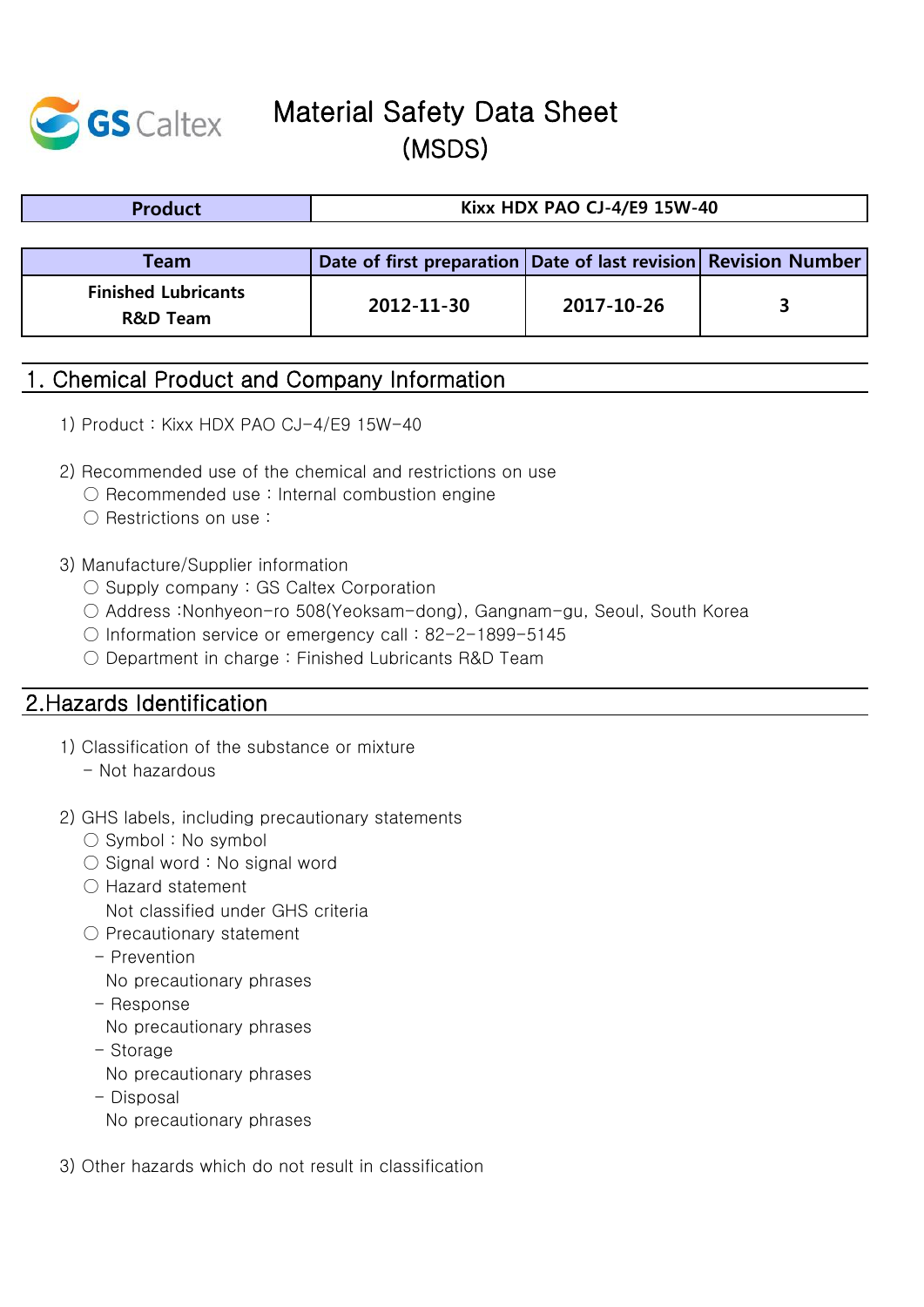# 3. Composition and Information on Ingredients

| Component                                             | Synonyms                                             | CAS No.                  | Content $(\%)$ |
|-------------------------------------------------------|------------------------------------------------------|--------------------------|----------------|
| 1) Distillates, Hydrotreated Heavy<br>Paraffinic      | Hydrotreated (severe)<br>heavy paraffinic distillate | $64742 - 54 - 7$         | $65 \sim 75$   |
| 2) Hydrogenated Decene<br>Homopolymer                 |                                                      | $68037 - 01 - 4$         | $5 \sim 10$    |
| 3) Additive for Diesel Engine<br>O <sub>II</sub> (S1) |                                                      | <b>Commercial Secret</b> | $5 \sim 15$    |
| 4) Viscosity Modifier Mixture(S2)                     |                                                      | <b>Commercial Secret</b> | $3 \sim 8$     |
| 5) Pour Point Depressant<br>Mixture(S3)               |                                                      | <b>Commercial Secret</b> | $0.1 \sim 1$   |

# 4. First Aid Measures

- 1) Eye contact :
	- Wash eyes thoroughly with plenty of water for at least 20 minutes. If persistent irritation occurs, obtain medical attention.
- 2) Skin contact :
	- Remove contaminated clothing and wash skin with plenty of soap and water. Flush with plenty of water for 15 minutes.

Seek medical attention if ill effect or irritation develops.

- 3) Inhalation :
	- If overcome by exposure, remove person to fresh air immediately.
	- Give oxygen or artificial respiration as needed.
	- Obtain emergency medical attention. Prompt action is essential.
- 4) Ingestion :
	- Do not induce vomiting. In general no treatment is necessary unless large quantities are swallowed.
	- Obtain emergency medical attention. Prompt action is essential.
- 5) Most important symptoms/effects, acute and delayed :
	- May cause slight eye and skin irritation. Not expected to be a sensitizer.
- 6) First-aid treatment and information on medical doctors :
	- Treat symptomatically.

 Treatment of overexposure should be directed at the control of symptoms and the clinical condition of the patient.

# 5. Fire Fighting Measures

- 1) Recommanded(or prohibited) extinguishing media
	- $\bigcirc$  Recommanded extinguishing media: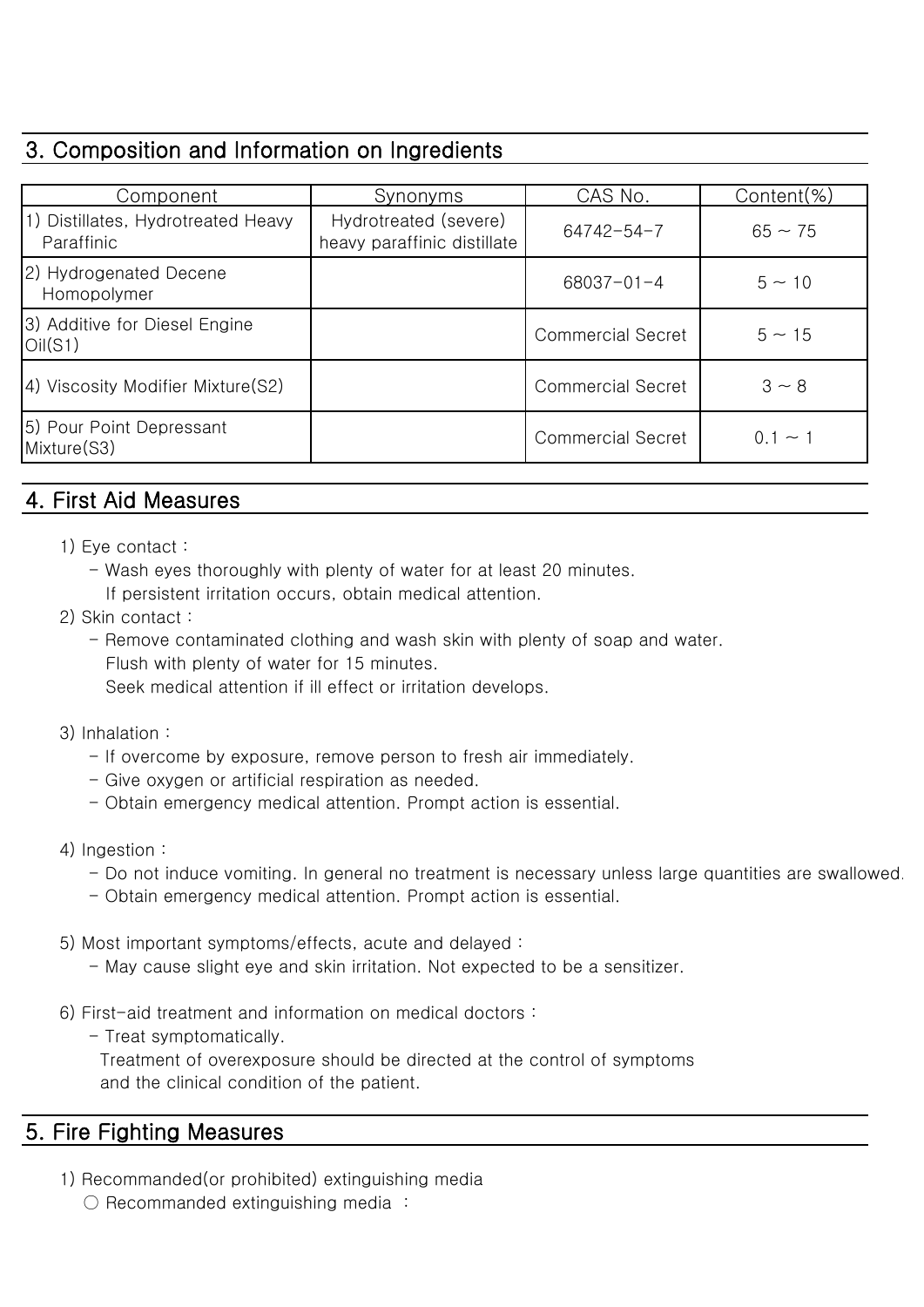- Dry chemicals, CO2, water spray, fire fighting foam
- $\bigcirc$  Prohibited extinguishing media:
- High pressure water shoot
- $\bigcirc$  Large fire :
- Use water spray, water fog or alcohol-resistant foam
- 2) Specific hazard from chemical material
	- Toxicant from combustion: Carbon oxides
	- Fire and Explosion Hazards: Slight fire risk
- 3) Extinguishment :

If it is not dangerous, remove containers from fire areas.

Make hills for further treatment.

avoid Inhalation of material oneself or combustion generation material

Stand against the wind and avoid lower zone.

### 6. Accidental Release Measures

- 1) Necessary actions to protect human health :
	- If it is not dangerous, stop release safely, do so. Wear protective gloves, apron, boots, head and face protection should be worn, If need. Keep away from water supply facilities and sewage. Avoid inhalation of materials or combustion products. Avoid heat, flame, spark, and other ignition sources.
- 2) Necessary actions to protect the environment
	- May contaminate water supplies/pollute public waters. Evacuate/limit access.
	- Equip responders with proper protection.

 Prevent flow to sewer/public waters. Stop release. Notify fire and environmental authorities. Restrict water use for cleanup.

- 3) Purification and removal methods
	- $\circ$  Small leak : Only authorized person can access to the hazardous and restricted areas. Collect spills with proper containers to treat them.

Absorb spills with sand and other non-combustible materials.

 $\bigcirc$  Large leak : No data

### 7. Handling and Stroage

1) Safety handling :

 Avoid prolonged or repeated contact with skin. Use proper bonding and/or grounding procedures. Prevent small spills and leakage to avoid slip hazard. Avoid inhaling vapour and/or mists. Material can accumulate static charges which may cause an electrical spark (ignition source).

2) Stroage :

 Stroage in closed containers. Stroage in cool and dry areas. Ventilation keeps it in a region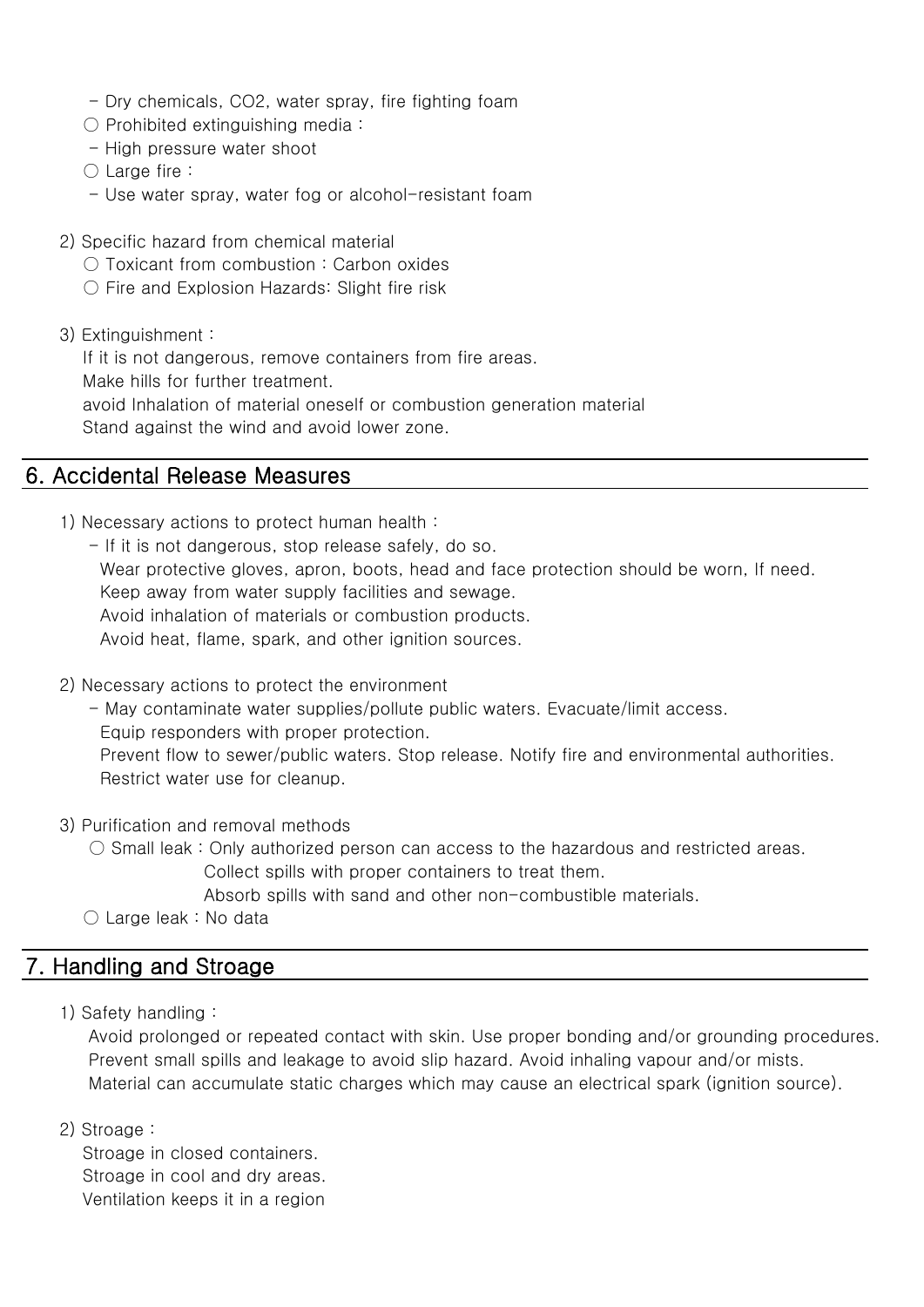Keep away from prohibited materials for mixing.

### 8. Exposure Control and Personal Protection

- A. Exposure limits and biological exposure limits of chemical
- 1) Distillates, Hydrotreated Heavy Paraffinic
	- ACGIH : No data
	- $\bigcirc$  OSHA : No data
	- NIOSH : No data
	- AHIA : No data
	- Biological exposure limits : No data
- 2) Hydrogenated Decene Homopolymer
	- $\bigcirc$  ACGIH : TWA : 5mg/m3
		- STEL : 10mg/m3
	- $\bigcirc$  NIOSH : TWA : 5mg/m3 STEL : 10mg/m3
	- Biological exposure limits : No data
- 3) Additive for Diesel Engine Oil(S1)
	- ACGIH : No data
	- Biological exposure limits : No data
- 4) Viscosity Modifier Mixture(S2)
	- ACGIH : No data
	- Biological exposure limits : No data
- 5) Pour Point Depressant Mixture(S3)
	- ACGIH : No data
	- Biological exposure limits : No data
- B. Engineering management :

 Ventilation equipment should be explosion-proof if explosive concentrations of dust, vapor or fume are present.

- Install local ventilation system.
- Comply with limits.
- C. Personal protection equipment :
	- Respiratory protection :

 If engineering controls do not maintain airborne contaminant concentrations at a level which is adequate to protect worker health, an approved respirator may be appropriate. Respirator selection, use, and maintenance must be in accordance with regulatory requirements, if applicable. Types of respirators to be considered for this material include: Half-face filter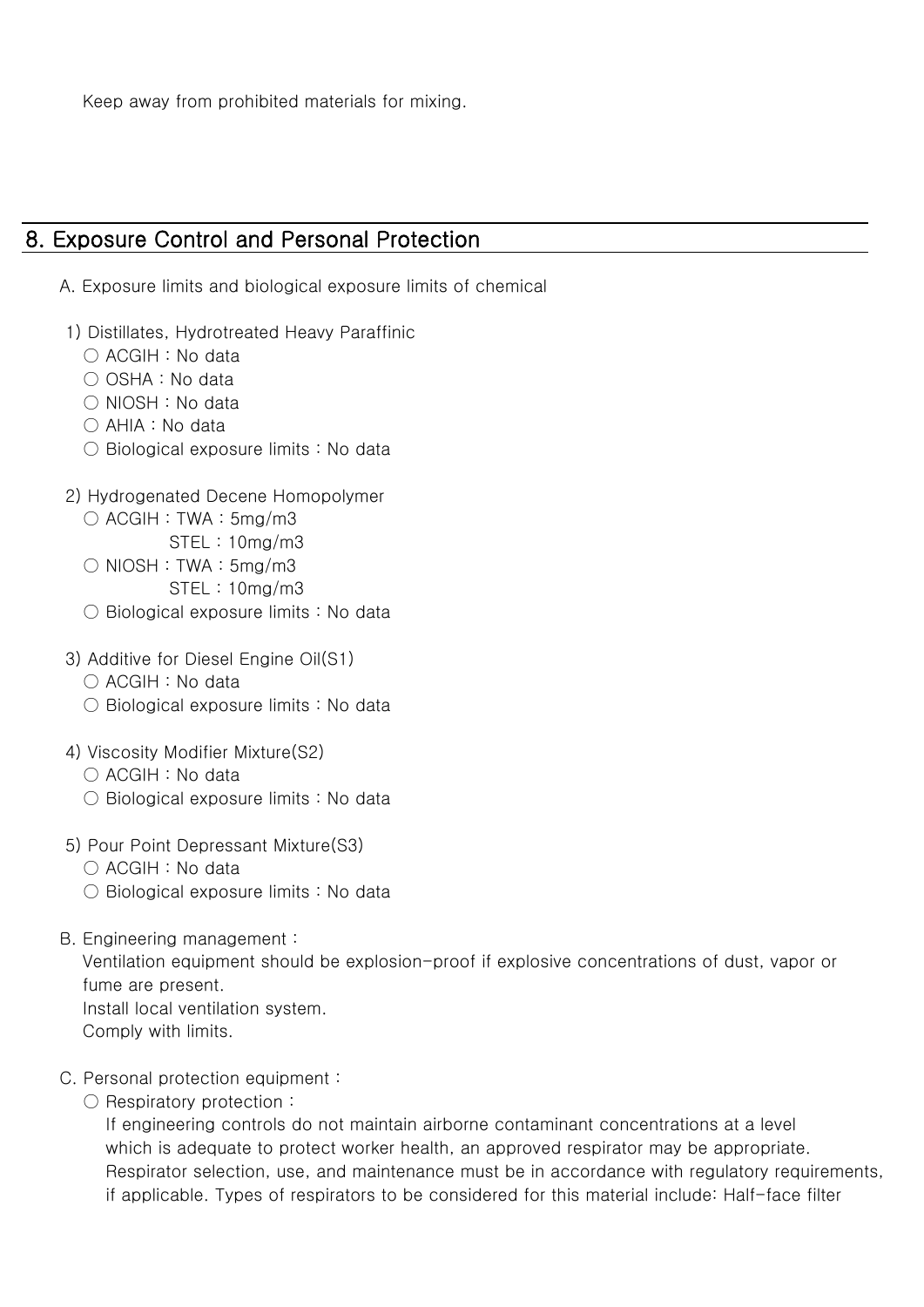respirator

○ Eyes protection :

 Safety glasses or goggles are recommended for the eyes protection from dusts or mists. A business proprietor should install eyes washing facilities near working areas to protect worker's eyes for emergency.

○ Hands protection :

Use proper chemical resistant gloves.

○ Human body protection : Use proper chemical resistant clothes based on published literature or manufacturer data.

#### 9. Physical and Chemical Properties

- 1) Appearance : Clear, light yellow liquid
- 2) Odor : a specific smell of Hydrocarbon
- 3) Odor threshold : No data
- 4) pH : No data
- 5) Melting point/freezing point : No data
- 6) Initial boiling point or boiling range : > 280℃
- 7) Flash point : 246℃ (C.O.C)
- 8) Evaporation rate (BuAc=1) : No data
- 9) Flammability(solid, gas) : No data
- 10) Upper/lower flammability or explosive limits : No data
- 11) Vapor pressure : <0.1 Kpa @ 20℃
- 12) Solubility : No data
- 13) Vapor density : 5 mmHg
- 14) Relative density : 0.87
- 15) Partition coeficient: n-octano/water : No data
- 16) Auto-ignition temperature : No data
- 17) Decomposition temperature : No data
- 18) Viscosity : 16cSt(100℃)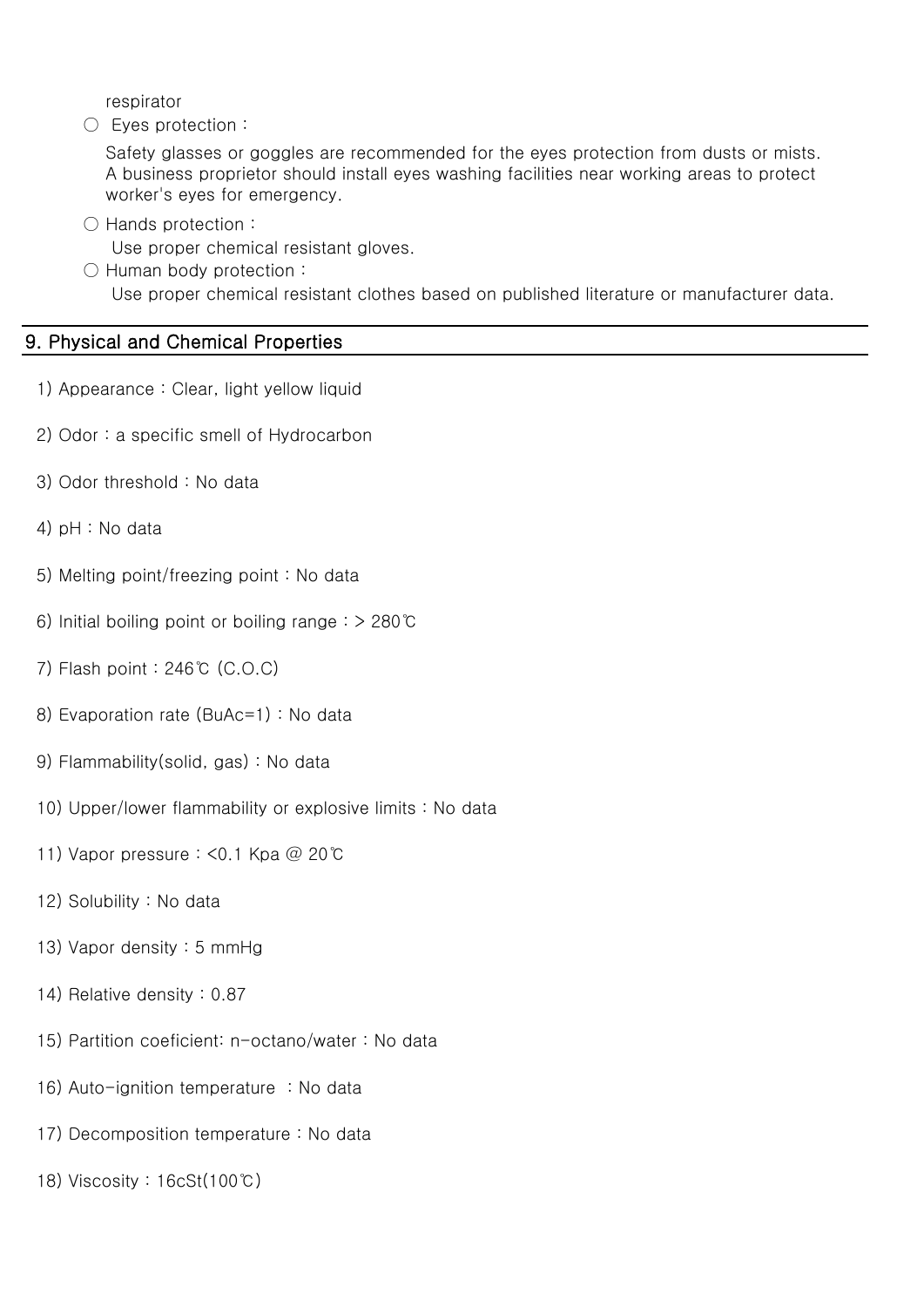### 10. Stability and Reactivity

- 1) Chemical stability :
	- Stable at room temperature and pressure.
- 2) Toxicant generation possibility during reaction :

- No data

- 3) Prohibited conditions :
	- Avoid heat, sparks, open flames and other ignition sources
- 4) Prohibited materials :
	- An Oxidizing agent
- 5) Toxicant during decomposition :
	- Carbon oxides, Hydrogen sulfide

### 11. Toxicological Information

- A. Information on the likely routes of exposure
	- $\bigcirc$  Inhalation : May cause slight irritation
	- $\circlearrowright$  Ingestion : May cause vomit, coughing, shortness of breath, dizziness.
	- $\bigcirc$  Skin contact: May cause slight skin irritation.
	- $\circlearrowright$  Eye contact : May cause slight eye irritation.
- B. Delayed and immediate effects and chronic effectsfrom short or long term exposure
- 1) Distillates, Hydrotreated Heavy Paraffinic
	- Acute Toxicity
		- $-$  Oral : Not determined / LD 50  $>$  5000 mg/kg bw : rat
		- Dermal : Not determined / LD 50 > 5000 mg/kg bw : rabbit
		- Inhalation : category  $4 / LC 50 = 2.18$  mg/l (4hr) : rat
	- $\circ$  Skin Corrosion / irritation : No irritating (Rabbit)
	- $\circ$  Severe eye Damage/irritation : no irritating (rabbit)
	- Respiratory sensitization : Not determined
	- Skin sensitization : Not determined
	- Carcinogenity : MOL, OSHA, IARC : No data
	- $\circlearrowright$  Germ cell mutagenity : Negative (Ames test)
	- ReproductiveToxicity : No data
	- $\circlearrowright$  Specific target organToxicity(single exposure) : No data
	- $\circlearrowright$  Specific target organToxicity(repeated exposure) : No data
	- $\bigcirc$  Aspiration toxicity : No data
- 2) Hydrogenated Decene Homopolymer

 $\bigcap$  Acute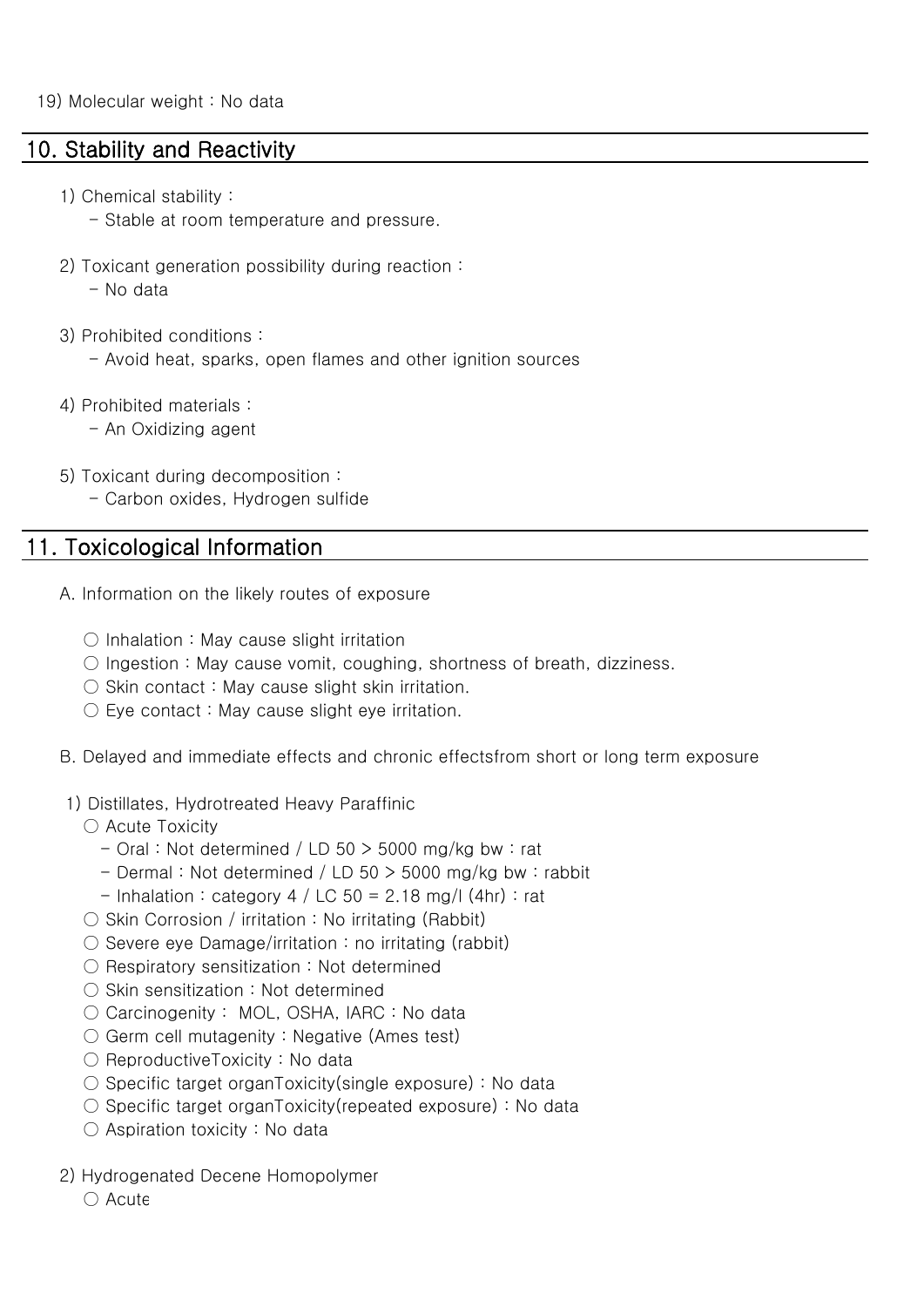- $-$  Oral : LD50  $>$  5000mg/bw Rat
- $-$  Dermal : LD50  $>$  5000mg/bw Rabbit
- $-$  Inhalation : LC50 = 50mg/L (4hr) Rat
- $\circ$  Skin corrosion/irritation : No irritating (Rabbit)
- $\circlearrowright$  Serious eye damage/eye irritation : No irritating (Rabbit)
- $\circlearrowright$  Respiratory sensitization : Not determined (guinea pig)
- $\bigcirc$  Skin sensitization : Not determined (guinea pig)
- Carcinogenicity : MOL, OSHA, IARC : No data
- $\circlearrowright$  Germ cell mutagenicity : Negative (Ames test)
- $\bigcirc$  Reproductive toxicity : No data
- $\circlearrowright$  Specific target organ systemic toxicity(single exposure) : No data
- $\circlearrowright$  Specific target organ systemic toxicity (repeated exposure) : No data
- Aspiration hazard : No data
- 3) Additive for Diesel Engine Oil(S1)
	- ACGIH : No data
	- Biological exposure limits : No data
- 4) Viscosity Modifier Mixture(S2)
	- ACGIH : No data
	- Biological exposure limits : No data
- 5) Pour Point Depressant Mixture(S3)
	- ACGIH : No data
	- Biological exposure limits : No data
- C. Numerical measures of toxicity(such as ATE) : No data

# 12. Ecological Information

- A. Aquatic, terrestrial organisms toxicity :
- 1) Distillates, Hydrotreated Heavy Paraffinic - No data
- 2) Hydrogenated Decene Homopolymer
	- No data
- 3) Additive for Diesel Engine Oil(S1) - No data
- 4) Viscosity Modifier Mixture(S2)
	- The acute LC50 is  $> 1000$  mg/L based on actual data.(fish)
- 5) Pour Point Depressant Mixture(S3)
	- No data
- B. Persistence and degradability :
- 1) Distillates, Hydrotreated Heavy Paraffinic - No data
- 2) Hydrogenated Decene Homopolymer
	- No data
- 3) Additive for Diesel Engine Oil(S1)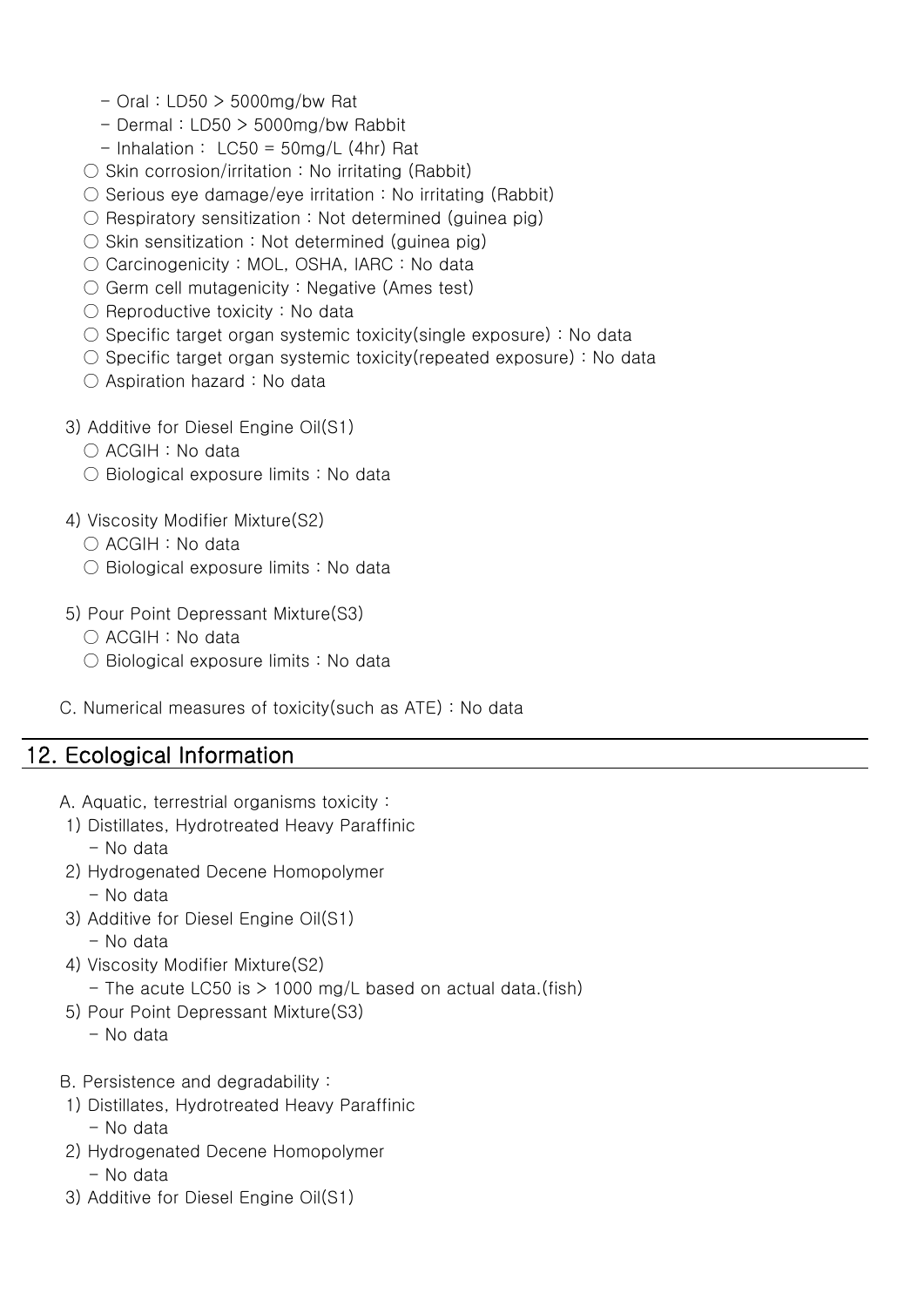- No data

- 4) Viscosity Modifier Mixture(S2)
	- Shows limited biodegradation based on actual OECD 301-type test data - Shows limited biodegradation based on actual OECD 302-type test data
- 5) Pour Point Depressant Mixture(S3)
	- No data
- C. Bioaccumulative potential
- 1) Distillates, Hydrotreated Heavy Paraffinic
	- Contains components with the potential to bioaccumulate.
- 2) Hydrogenated Decene Homopolymer
	- No data
- 3) Additive for Diesel Engine Oil (S1) - No data
- 4) Viscosity Modifier Mixture (S2)
	- No data
- 5) Pour Point Depressant Mixture(S3)
	- No data
- D. Mobility in soil :
- 1) Distillates, Hydrotreated Heavy Paraffinic - Expected to have mobility in soils.
- 2) Hydrogenated Decene Homopolymer - No data
- 3) Additive for Diesel Engine Oil (S1) - No data
- 4) Viscosity Modifier Mixture (S2)
	- No data
- 5) Pour Point Depressant Mixture(S3)
	- No data
- E. Other adverse effects :
	- No data

# 13. Disposal Considerations

1) Disposal methods :

Use only licensed transporters and permitted facilities for waste disposal.

2) Disposal cautions :

Dispose according to the related regulations

### 14. Transport Information

This product is not regulated for carriage according to ADR/RID, ADN, IMDG, ICAO/IATA.

1) UN number : Not applicable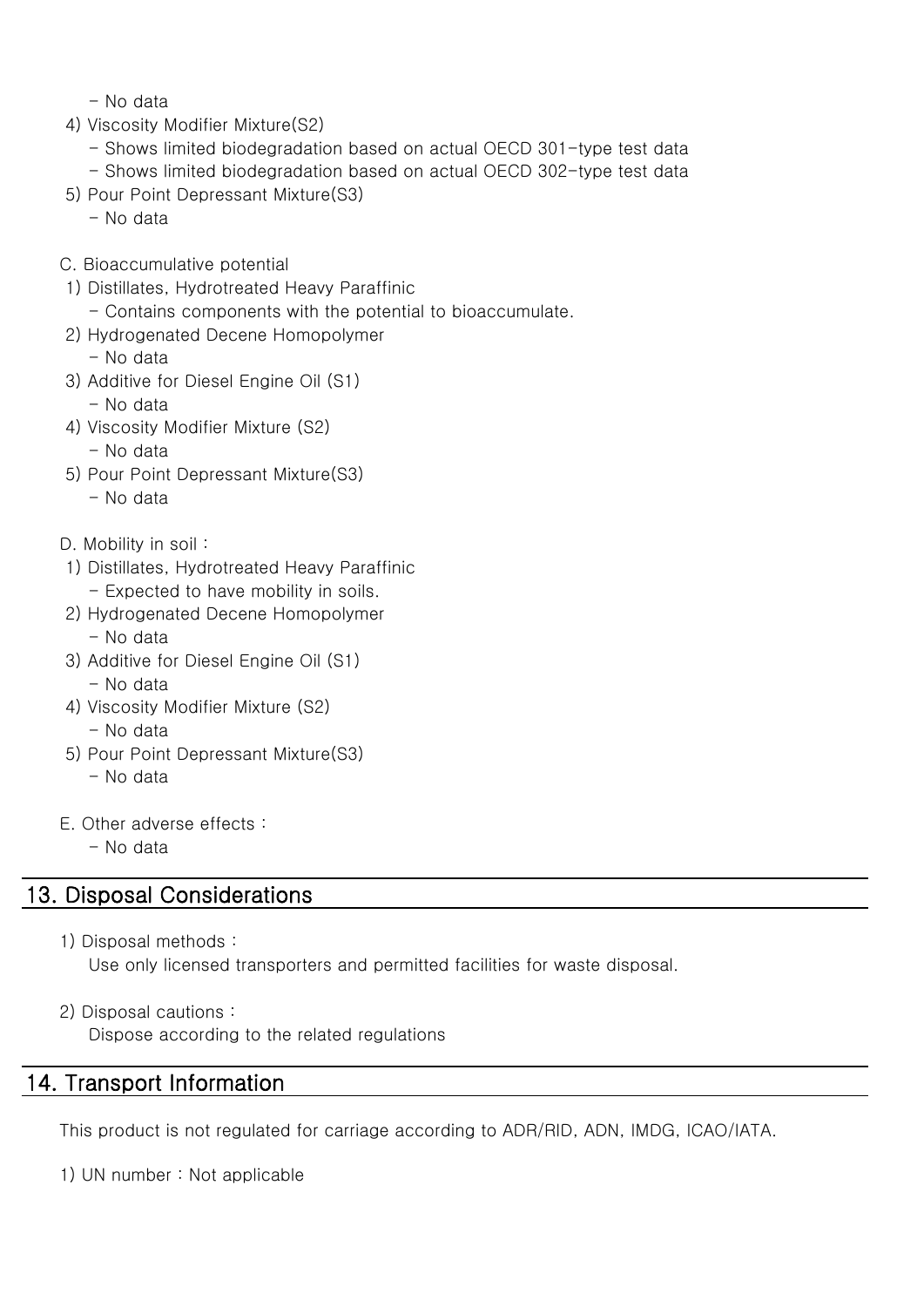- 2) UN Proper Shipping Name : Not applicable
- 3) Transport hazard classes : Not applicable
- 4) Packing group, if applicable : Not applicable
- 5) Environmental hazards : Not applicable
- 6) Special precautions for user : Not applicable

### 15. Regulatory Information

- A. Industrial safety and health act (Korea) Not determined
- B. Chemical control act (Korea) Not determined
- C. Dangerous Goods Safe Control Act (Korea) Category 4 Dangerous Goods (Flammable Liquids), Grade 4 petroleum chemicals
- D. Wastes control act (Korea) No data
- E. Other internal and foreign acts
	- EU classification : Not determined
	- U.S. acts
		- OSHA (29CFR1910.119) : Not determined
		- CERCLA 103 (40CFR302.4) : Not determined
		- EPCRA 302 (40CFR355.30) : Not determined
		- EPCRA 304 (40CFR355.40) : Not determined
		- EPCRA 313 (40CFR372.65) : Not determined

### 16. Other Information

- 1) References
	- Korea Occupatonal Safety & Health Agency
	- GS Caltex R&D Center
	- MSDS of raw material from supplier
	- KOSHANET
	- Occupation safety and health acts of Korea
	- Globally Harmonized System of classification and labeling of chemicals (GHS), First revised edition, United Nations
	- EINECS(European Inventory of Existing Commercial Chemical Substances)
	- ACGIH(American Conference of Governmental Safety and Health)
	- IUCLID Dataset

2) Date of preparation of the first version of the MSDS : 2012.11.30